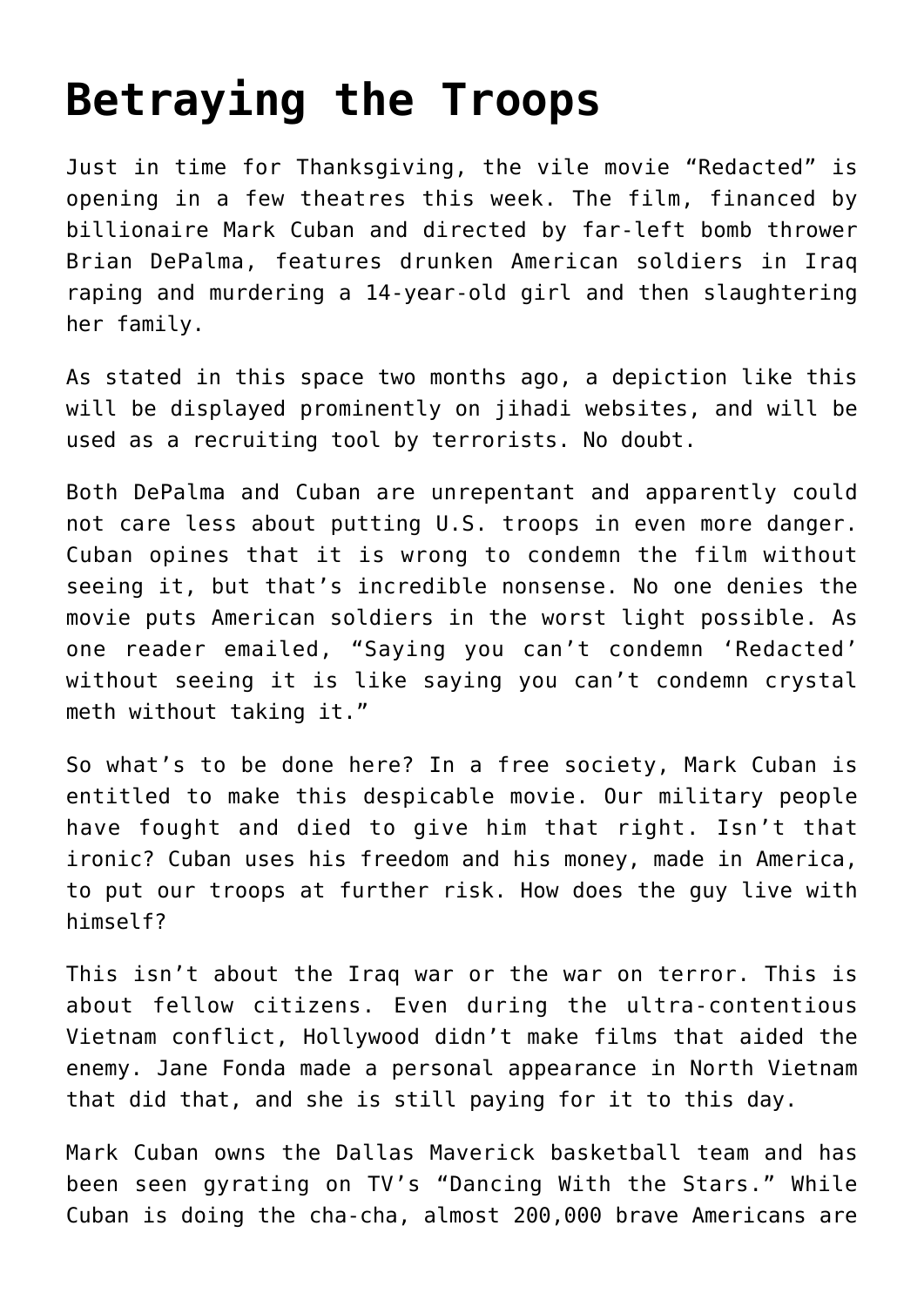on far-away battlegrounds. Picture the image of Cuban dancing around juxtaposed with scenes of the hardship our troops face everyday. Sounds like it would make an interesting movie sequence, don't you think?

There comes a time when good people must make a stand, and this is one of those times. Cuban and DePalma have done a bad thing; they have made life even harder for our troops. So Americans should stand in front of any theatre showing "Redacted" and hold a simple sign: "Support the Troops."

There is no excuse for "Redacted." The incident is based on a true story, but those who committed the crimes are in prison for life. You don't celebrate this kind of aberration with a movie—you don't brand the U.S. military with this stigma.

Charles Manson is an American too, but does he represent this country in any way? Of course not. And I believe even the odious Manson would not make a movie like "Redacted."

### **[Courting Rosie](https://bernardgoldberg.com/courting-rosie/)**

What are we to make of the fact that NBC News wanted to hire Rosie O'Donnell as a show host? Was Hugo Chavez not available? What the heck is going on?

The national news network that once brought you Huntley and Brinkley, John Chancellor, and Tom Brokaw, apparently wanted to give Ms. O'Donnell a daily program on MSNBC, which, in more than eleven years on the air, has not developed one well watched news program. Not one.

In the round-the-clock Nielsen ratings for October, the latest survey, MSNBC averaged a paltry 278,000 viewers per hour.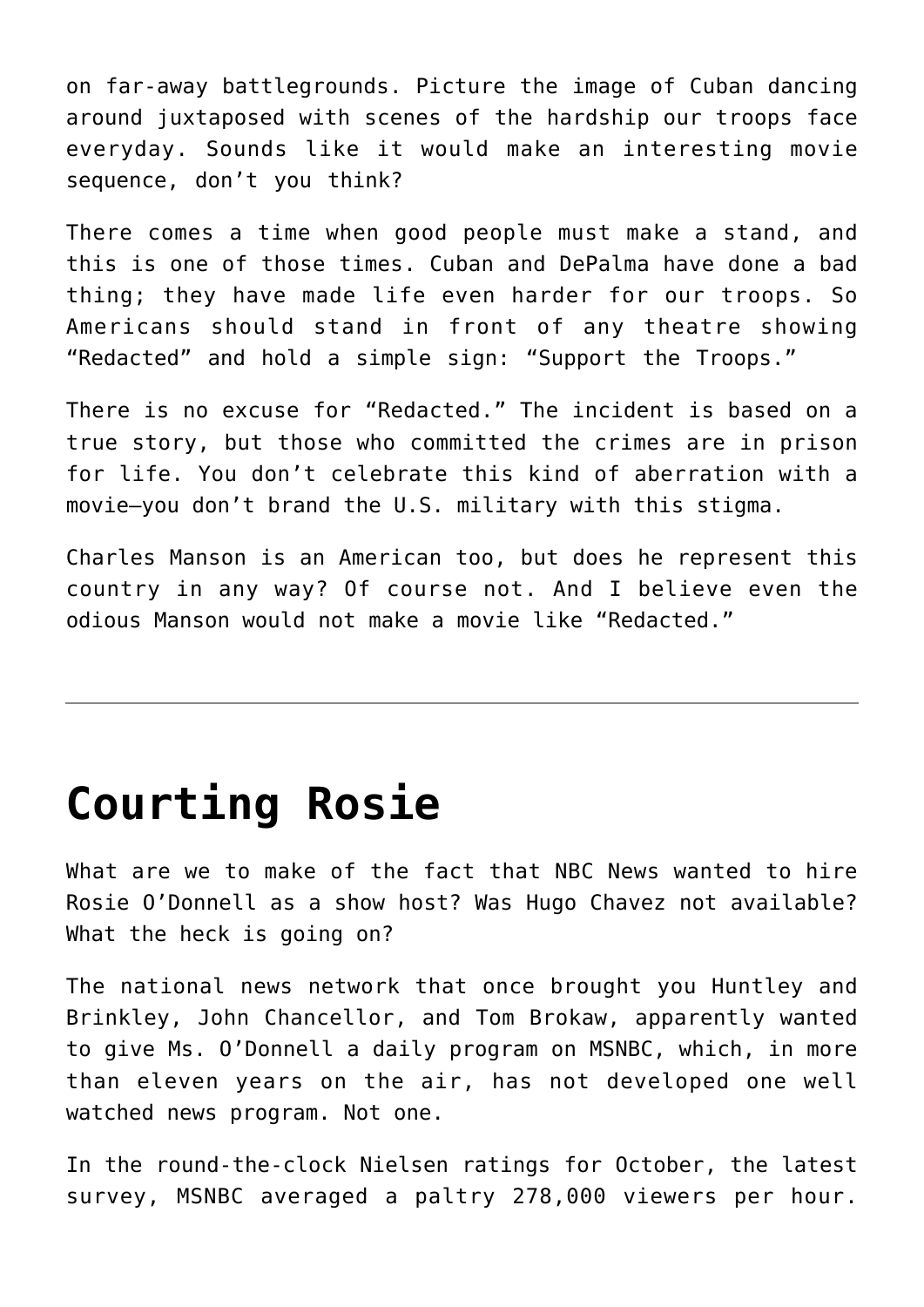That's down 7% from October '06. By contrast, Fox News about tripled that delivery; CNN doubled it.

Thus, in desperation, NBC News turned to Ms. O'Donnell, a woman who asserts that the United States military has killed more than 650,000 Iraqi citizens, claims that 9/11 was an inside job, and opines that Evangelical Christians are just as threatening as al-Qaeda.

Paging Tim Russert!

What is interesting here is that Ms. O'Donnell's departure from ABC's "The View" has not hurt that program at all. In fact, ratings for "The View" with Whoopi Goldberg this October were 9% higher than they were last October when Rosie presided.

But NBC News didn't seem to care. Move over, Brian Williams… Rosie O'Donnell could have been the new sheriff in town if only the terms had been worked out. Why they were not remains a mystery.

But the interest was there, and in that spirit, I'd like to propose some other NBC moves because the network's entertainment programming is down the drain as well. Let's take a meeting and discuss the following:

#### **Dancing with the Panthers.**

A one-hour dance show featuring Tina Fey and Alec Baldwin cutting some rug with members of the New Black Panther Party. Power salutes all around.

**CSI: Havana.**

Fidel and Raul Castro head an elite squad that tracks down owners of private property on the island nation. Mucho anti-Bush dialogue will be incorporated into the program, which will also star Michael Moore as the Cuban Health Minister.

#### **Welcome Back, Ahmadinejad.**

The zany Iranian president returns to Columbia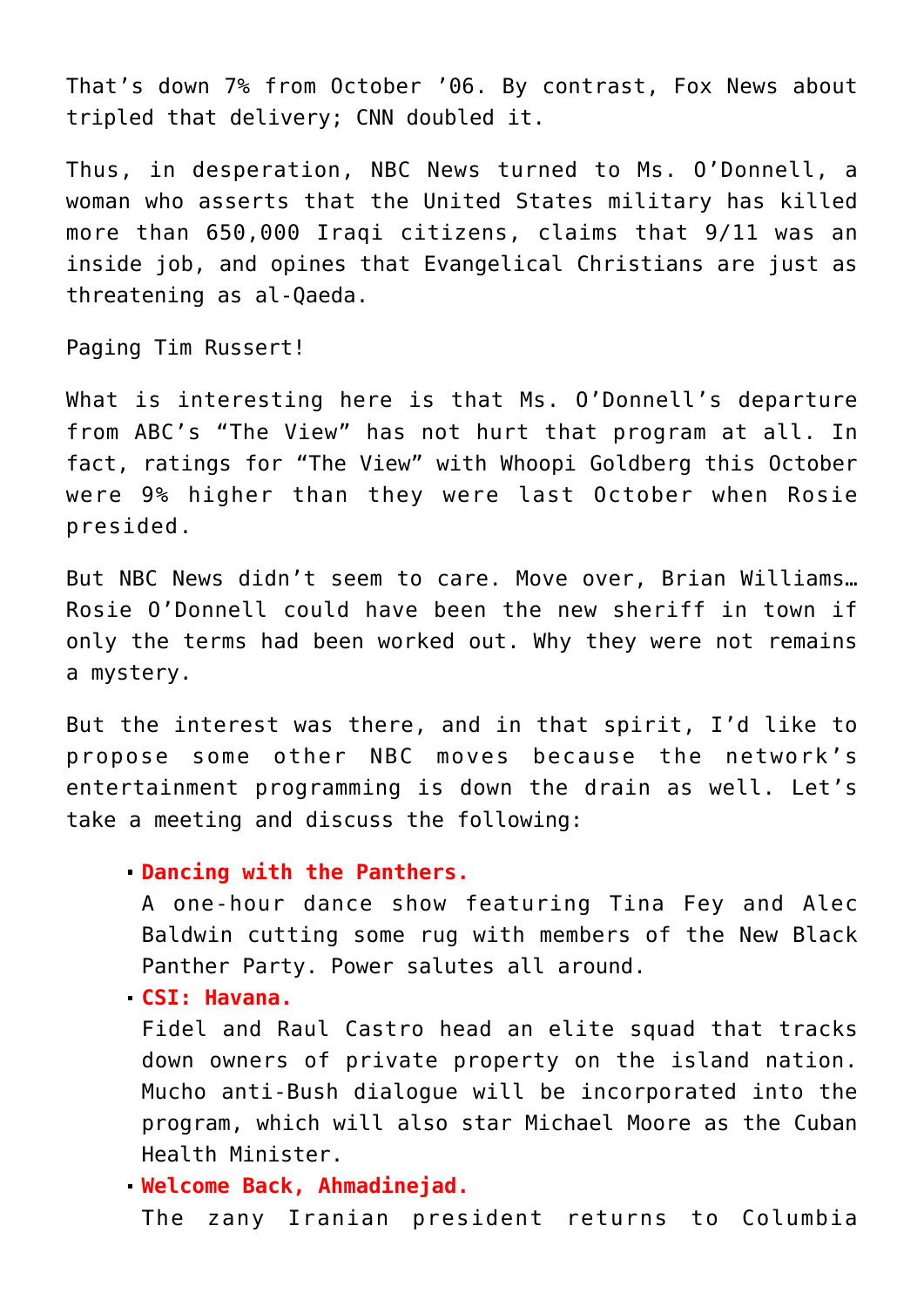University to teach a course on International Relations. Lectures on driving the Jews into the sea and the absence of gay people in Persia will be front and center.

**Code Pink Knows Best.**

Cindy Sheehan stars as a woman elected President of the United States on the third party "Kool-Aid" ticket. Her first actions are dissolving the military and giving Uday and Qusay Hussein the Medal of Freedom, posthumously, of course.

**Are You Smarter Than Al Gore?**

A quiz program with a global warming theme. Sample question: If a polar bear is forced to leave Barrow, Alaska because of melting icebergs, and that bear can travel seven miles per hour, how long will it take him to reach San Francisco?

That kind of primetime lineup will synergize perfectly with the new image of NBC News. In fact, if NBC revives talks with Rosie, she could actively promote the new primetime lineup from her daily news perch.

Remember, where there's a will, there's a way! NBC News and Rosie O'Donnell, perfect together.

## **[Courting Rosie](https://bernardgoldberg.com/courting-rosie-2/)**

What are we to make of the fact that NBC News wanted to hire Rosie O'Donnell as a show host? Was Hugo Chavez not available? What the heck is going on?

The national news network that once brought you Huntley and Brinkley, John Chancellor, and Tom Brokaw, apparently wanted to give Ms. O'Donnell a daily program on MSNBC, which, in more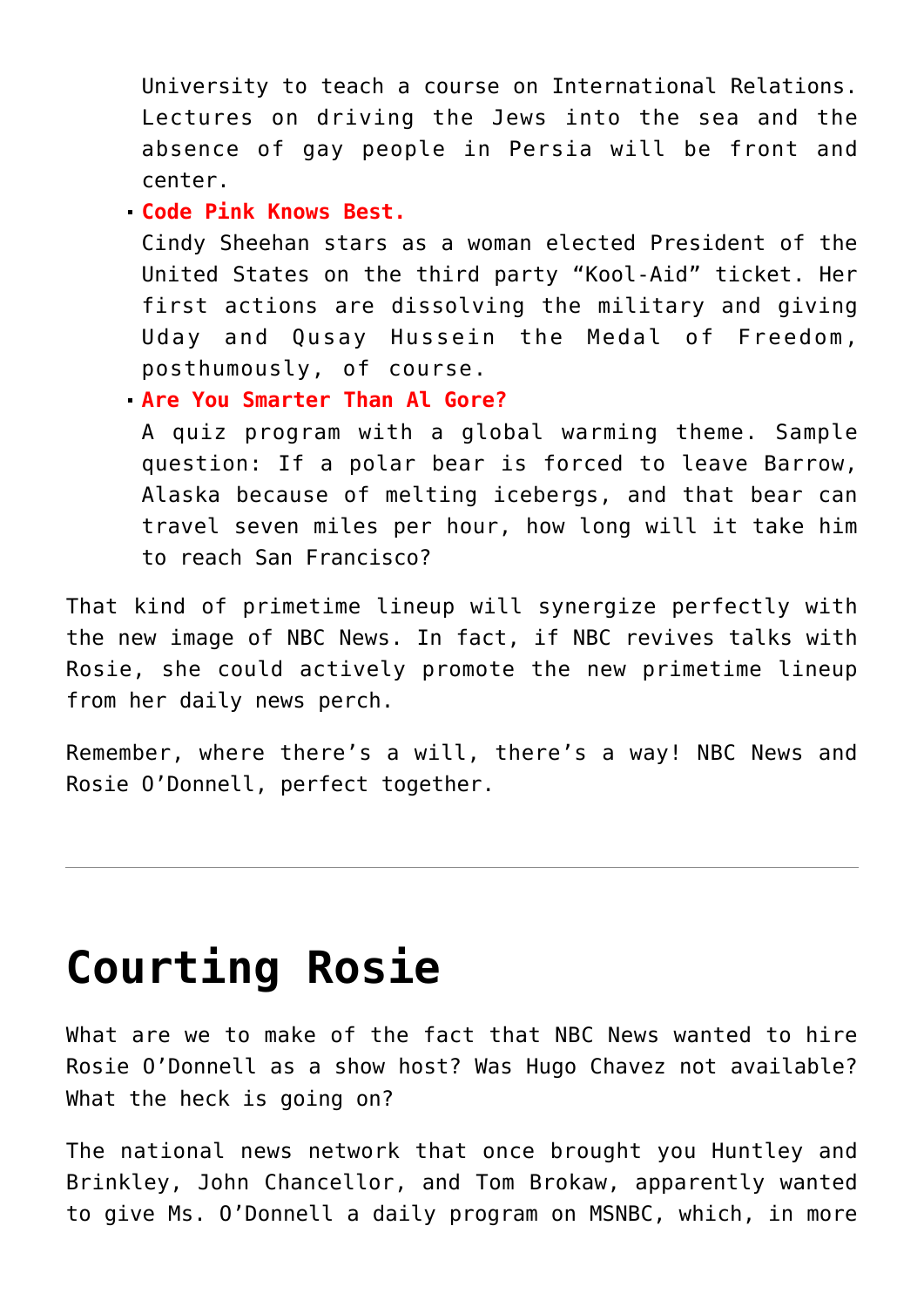than eleven years on the air, has not developed one well watched news program. Not one.

In the round-the-clock Nielsen ratings for October, the latest survey, MSNBC averaged a paltry 278,000 viewers per hour. That's down 7% from October '06. By contrast, Fox News about tripled that delivery; CNN doubled it.

Thus, in desperation, NBC News turned to Ms. O'Donnell, a woman who asserts that the United States military has killed more than 650,000 Iraqi citizens, claims that 9/11 was an inside job, and opines that Evangelical Christians are just as threatening as al-Qaeda.

Paging Tim Russert!

What is interesting here is that Ms. O'Donnell's departure from ABC's "The View" has not hurt that program at all. In fact, ratings for "The View" with Whoopi Goldberg this October were 9% higher than they were last October when Rosie presided.

But NBC News didn't seem to care. Move over, Brian Williams… Rosie O'Donnell could have been the new sheriff in town if only the terms had been worked out. Why they were not remains a mystery.

But the interest was there, and in that spirit, I'd like to propose some other NBC moves because the network's entertainment programming is down the drain as well. Let's take a meeting and discuss the following:

#### **Dancing with the Panthers.**

A one-hour dance show featuring Tina Fey and Alec Baldwin cutting some rug with members of the New Black Panther Party. Power salutes all around.

**CSI: Havana.**

Fidel and Raul Castro head an elite squad that tracks down owners of private property on the island nation.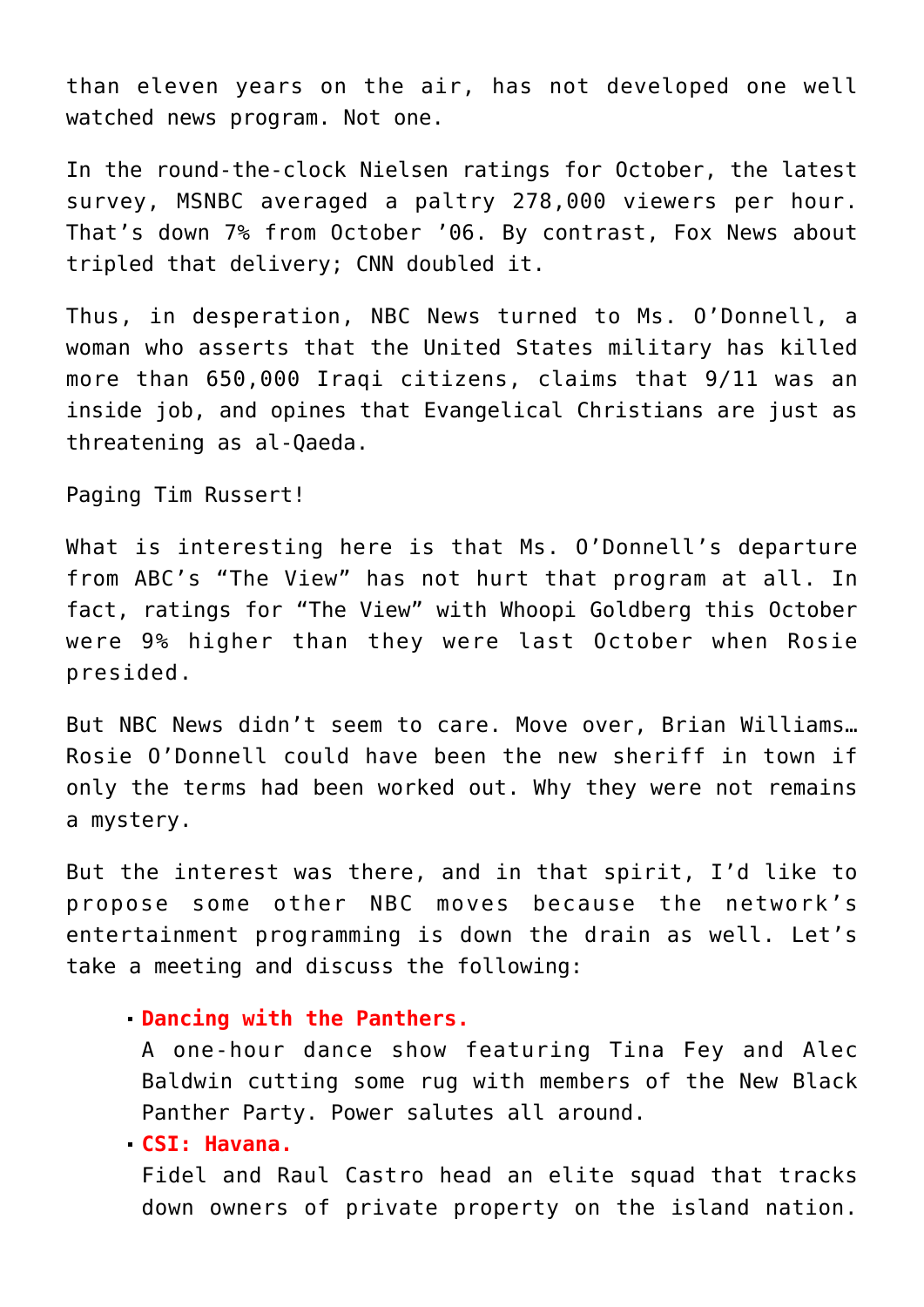Mucho anti-Bush dialogue will be incorporated into the program, which will also star Michael Moore as the Cuban Health Minister.

**Welcome Back, Ahmadinejad.**

The zany Iranian president returns to Columbia University to teach a course on International Relations. Lectures on driving the Jews into the sea and the absence of gay people in Persia will be front and center.

### **Code Pink Knows Best.**

Cindy Sheehan stars as a woman elected President of the United States on the third party "Kool-Aid" ticket. Her first actions are dissolving the military and giving Uday and Qusay Hussein the Medal of Freedom, posthumously, of course.

### **Are You Smarter Than Al Gore?**

A quiz program with a global warming theme. Sample question: If a polar bear is forced to leave Barrow, Alaska because of melting icebergs, and that bear can travel seven miles per hour, how long will it take him to reach San Francisco?

That kind of primetime lineup will synergize perfectly with the new image of NBC News. In fact, if NBC revives talks with Rosie, she could actively promote the new primetime lineup from her daily news perch.

Remember, where there's a will, there's a way! NBC News and Rosie O'Donnell, perfect together.

## **[Don't Worry, Be Happy](https://bernardgoldberg.com/dont-worry-be-happy/)**

So now the far-left loons in the media are saying there really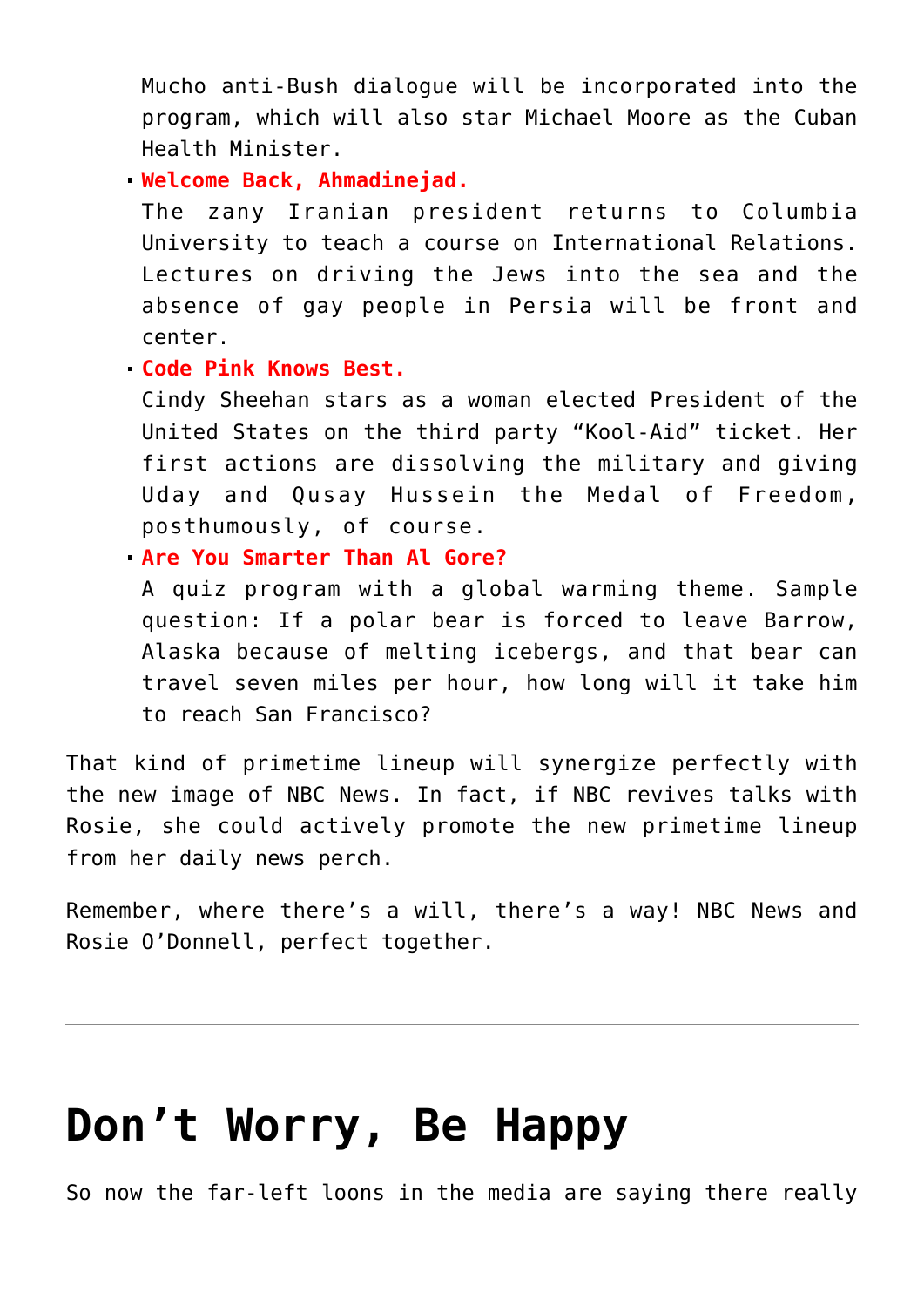isn't an organized terror threat in the world and that this whole war on terror deal is a hype job. That must come as great comfort to the thousands of families who lost loved ones on 9/11. They must really appreciate the *St. Louis Post-Dispatch* editorializing, "After nearly six years of hearing the Bush administration make assertions about the war on terrorism that turn out—to put it kindly—overblown…"

I'm just wondering how "overblown" the terror war is for the five thousand individuals injured when al-Qaeda blew up two U.S. embassies in Africa, not to mention the 257 human beings who were murdered in that attack. But it might be hard to comprehend "overblown" when you're dead.

The nutty professor Paul Krugman, who teaches at Princeton and writes op-ed lunacy for the *New York Times*, is also on the diminish terror bandwagon. This is from his desk: "There isn't any such thing as Islamofascism—it's not an ideology; it's a figment of the neocon imagination."

That's like saying there is no such thing as stupidity… right, professor?

Maybe we should ask the families of the 40 dead and 300 injured in the London subway bombings, or the friends of the 202 dead in the Bali, Indonesia attack on a Kuta beach nightclub to comment on Krugman's opinion. I believe they might have some reaction.

And how about Professor Paul Campos, who teaches at the University of Colorado, still the home of Ward Churchill. Campos wrote in the Rocky Mountain News, "[Conservatives] have helped create a fear of terrorism out of all proportion to the actual threat terrorism poses."

Let's run that by the 1,500 human beings hurt in the Madrid train bombing. Unfortunately, the 197 people killed in that al-Qaeda attack are not available to comment.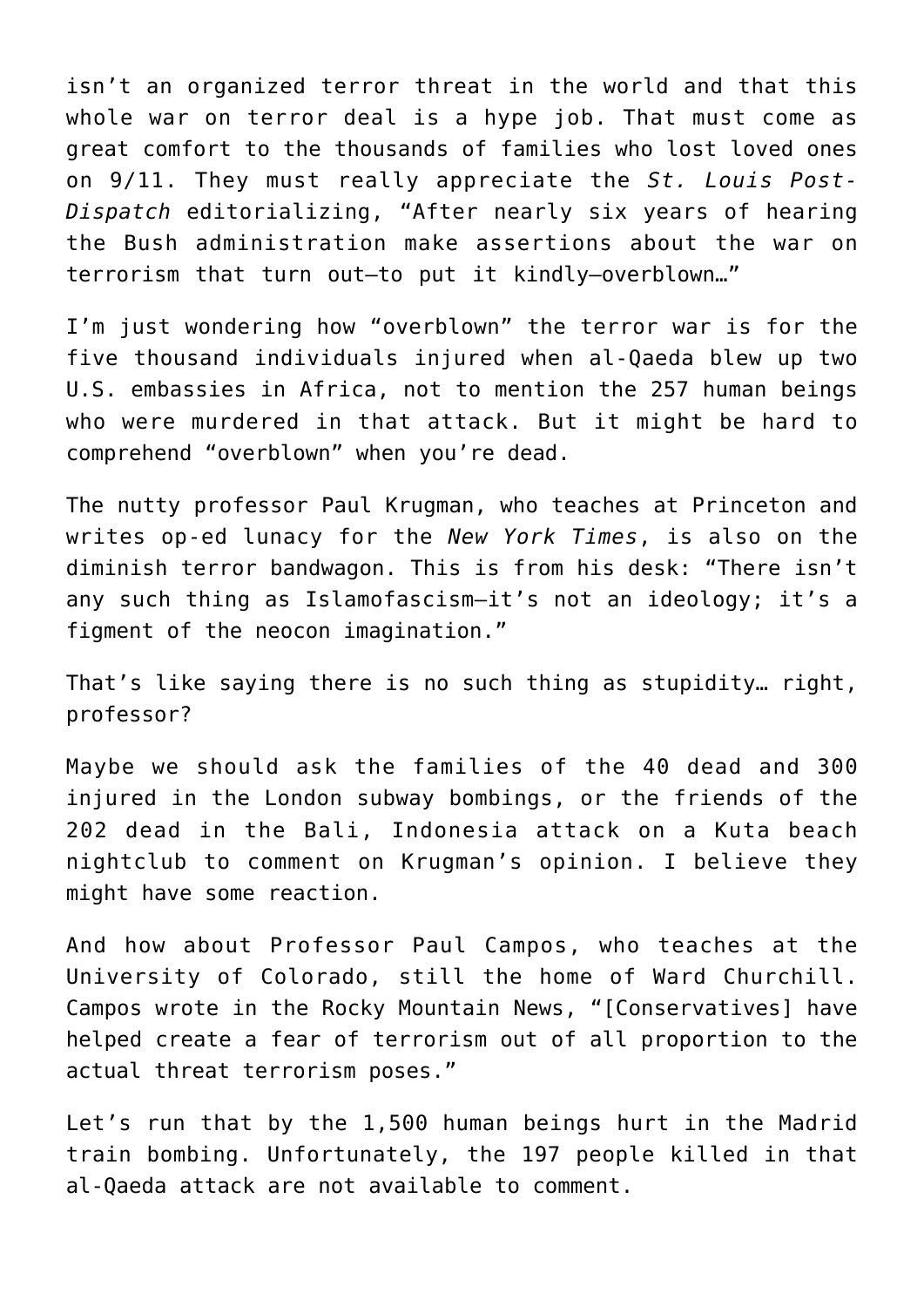The hits just keep on coming in the liberal media. General Wesley Clark, a commentator on NBC News, says that Osama Bin Laden is not an "existential" threat to America. The General believing that the terrorist and his crew could not destroy the entire nation. Just some of us.

Swell.

The reason the committed left-wing media is putting out this nonsense is politics. The biggest strength on the Republican side this Presidential season is fighting terrorism. All of the Democratic candidates are perceived to be soft in this area because they do not support specific anti-terror measures, and are scared stiff by the far-left internet smear merchants who believe worldwide terrorism is America's fault.

This is no ideological game here. All over the world, thousands are dead and maimed because Muslim killers believe they can attack civilians at will and the West is too weak to stop them.

Judging by what is passing for editorial comment these days, bin Laden and his cutthroats may be right. Differences in opinion over how to fight terrorism are legitimate and necessary. But downgrading the lethal threat is irresponsible in the extreme.

# **[A Socialist In The White](https://bernardgoldberg.com/dont-worry-be-happy-2/) [House?](https://bernardgoldberg.com/dont-worry-be-happy-2/)**

Remember Eugene Debs? If you do, congratulations for passing your 100th birthday. The powerful labor leader ran for the presidency five times as a Socialist, peaking at 6% of the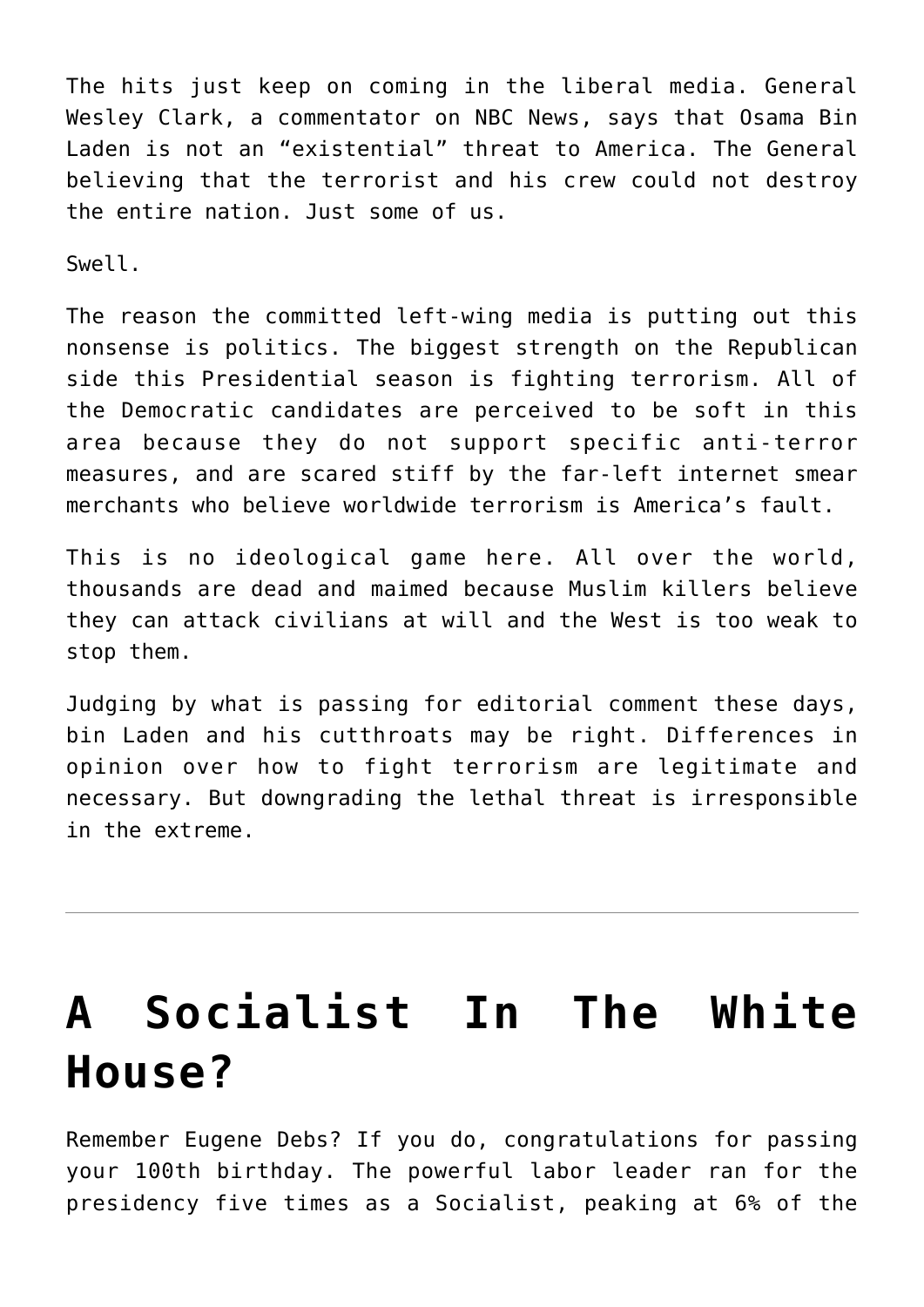vote in 1912.

How about Norman Thomas? He did Debs one better, running for President of the United States six times on the Socialist Party ticket. Persistence did not engender popularity. Thomas' best showing came when he got about 2% of the vote in 1932, in the throes of the Great Depression. In 1944, with our troops fighting in Europe and Asia, he received 0.16% of the popular vote, convincing all of 79,000 Americans that he was the right man for the job.

So you can see that Americans, unlike Europeans, have not been all that fond of avowed socialists. The Socialist Party actually stopped running presidential candidates after a fellow named Darlington Hoopes captured a grand total of 2,000 votes in 1956. His percentage of the popular vote, to borrow from Animal House: 'Zero-point-zero.'

And yet now, 60 years after Darlington Hoopes, many Democrats are embracing the self-proclaimed socialist Bernie Sanders. According to one poll, the 74-year-old leads Hillary Clinton in New Hampshire by a whopping 27%!

Bernie doesn't just talk the talk, the guy is the real deal. Right after his second marriage, Bernie and his new bride traveled to the Soviet Union. He says it was not a honeymoon, merely a trip to foster cooperation. He also paid a visit to communist Nicaragua, where he apologized for U.S. foreign policy and attended what was described as an 'anti-U.S. rally.'

Sanders called for a political revolution and denounced America as a nation where everything is 'based on greed.' His solution, naturally, was a government takeover of various industries.

But that was way back when Bernie Sanders was a mere pup in his 40s. What about now that the junior senator is a senior citizen? Well, Sanders advocates 'Medicare for all' and the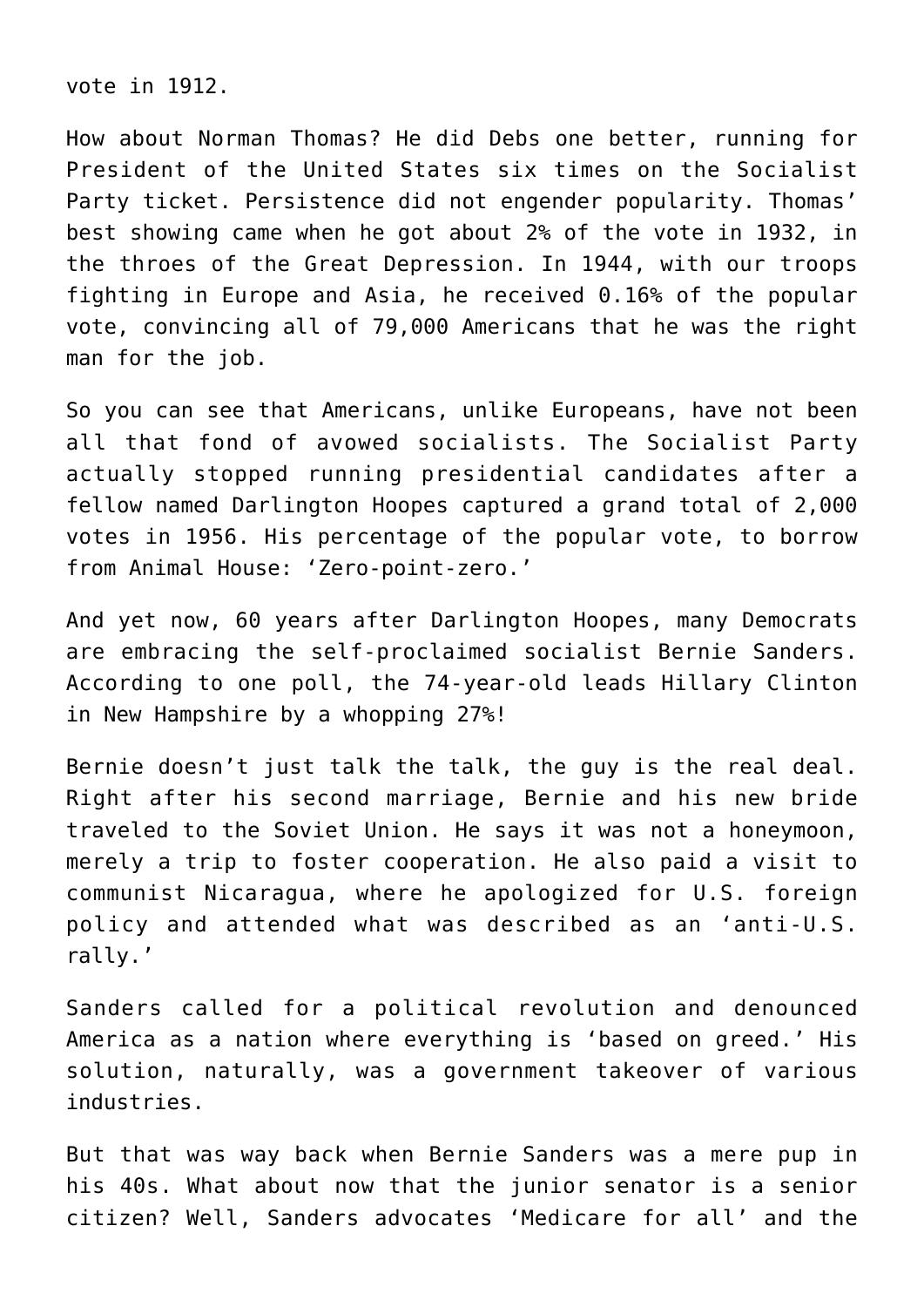abolishment of private insurance plans. The details are fuzzy, but let's just say that if you like ObamaCare, you'll absolutely adore BernieCare.

He relishes bashing Wall Street and wants to tax 'the rich' and profitable corporations at some undefined astronomical rate. Bernie might take a cue from his neighbors in Connecticut. General Electric is moving its global headquarters from the Nutmeg State to Massachusetts, largely because of onerous taxation.

If you tax companies excessively, they take their business and their jobs elsewhere, often offshore. If you tax individuals excessively, they have less to spend and the economy suffers. There is simply no way for Bernie Sanders to pay for the trillions of dollars his policies would require. Nevertheless, according to a Gallup poll, 6 in 10 Democrats say they would vote for a socialist. Meanwhile, 43% of Iowa Democrats describe themselves as 'socialist.' Unfortunately, the poll did not ask whether those self-proclaimed socialists even know what the word means.

As has been said many times on The Factor, Bernie Sanders seems to be an honest man who genuinely believes what he says. And despite his flirtation with despotic regimes, Sanders took some extraordinarily brave and principled positions here in the USA, especially on civil rights. But history has proven that his economic policies are misguided and would seriously damage the country.

Democratic bosses are trembling at the prospect of a Sanders nomination. Who would he pick as his running mate? Michael Moore is out because he is obviously averse to running. Truth is, Bernie Sanders will not be the nominee, the party just won't let that happen. But he has managed to move a major American political party far to the left. So far that it will be hard for Hillary Clinton or the eventual nominee to jog back to the center.